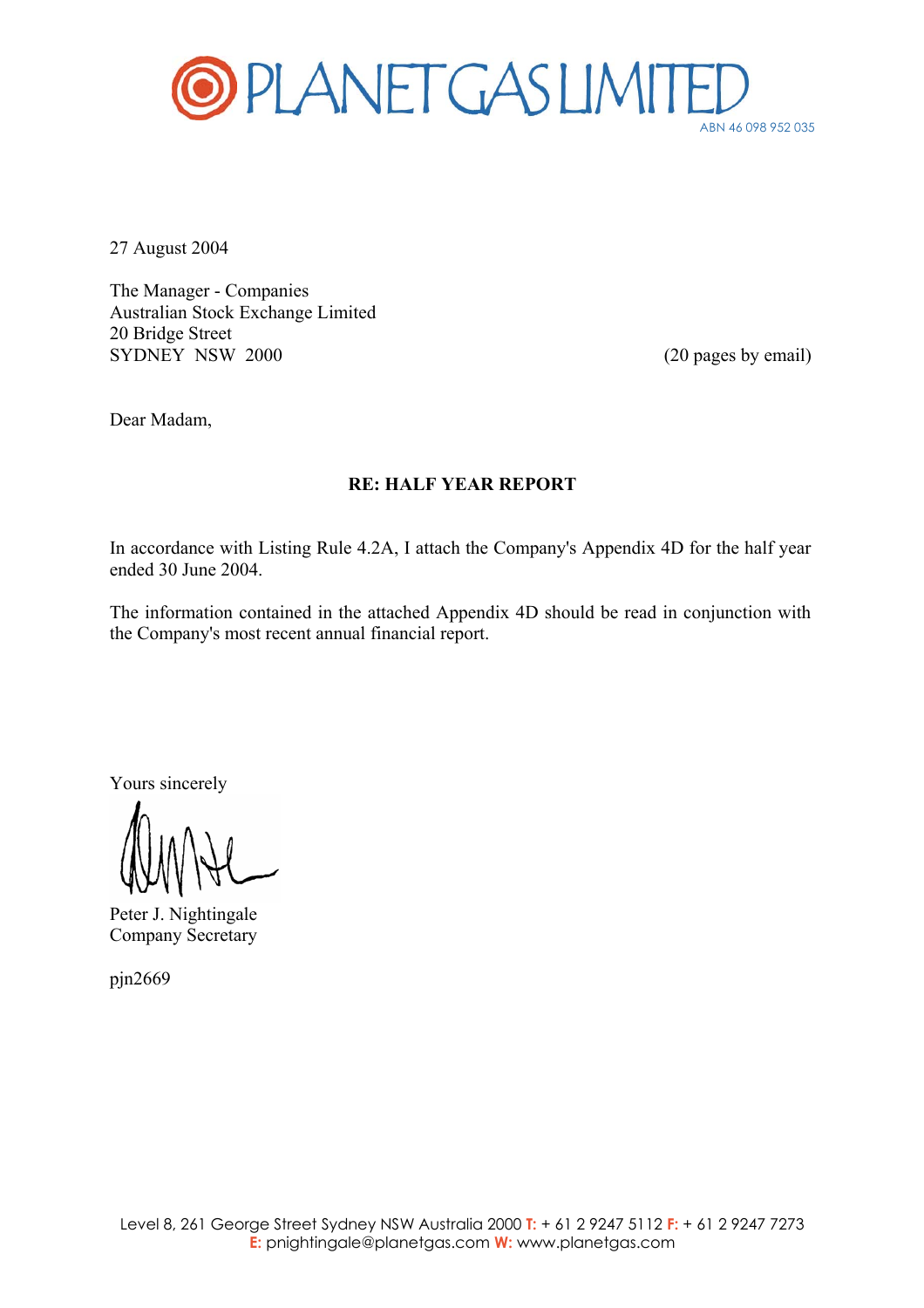## **Appendix 4D**

## **Half Year Report**

Name of entity

## **PLANET GAS LIMITED**

ABN or equivalent company reference

Financial year ended ('current period')

**46 098 952 035 30 JUNE 2004** 

## **Results for announcement to the market**

| Revenues from ordinary activities                                                                                                                                                                                                                                                        | up                  | \$221,504<br>to                  |  |
|------------------------------------------------------------------------------------------------------------------------------------------------------------------------------------------------------------------------------------------------------------------------------------------|---------------------|----------------------------------|--|
| Profit (loss) from ordinary activities after tax attributable to<br>members                                                                                                                                                                                                              | up                  | \$52,176<br>to                   |  |
| Net profit (loss) for the period attributable to members                                                                                                                                                                                                                                 | up                  | \$52,176<br>to                   |  |
| Dividends (distributions)                                                                                                                                                                                                                                                                | Amount per security | Franked amount per<br>security   |  |
| Final dividend<br>Interim dividend                                                                                                                                                                                                                                                       | Nil¢<br>Nil¢        | Nil<br>Nil                       |  |
| Previous corresponding period                                                                                                                                                                                                                                                            |                     |                                  |  |
| Final dividend                                                                                                                                                                                                                                                                           | $Nil\mathcal{L}$    | $Nil\ell$                        |  |
| Interim dividend                                                                                                                                                                                                                                                                         | Nil¢                | Nil¢                             |  |
| Record date for determining entitlements to the<br>N/A<br>dividend<br>Brief explanation of any of the figures reported above and short details of any bonus or cash issue or other<br>item(s) of importance not previously released to the market:<br>Refer attached Half Yearly Report. |                     |                                  |  |
| <b>NTA</b> backing                                                                                                                                                                                                                                                                       | Current period      | Previous corresponding<br>period |  |
| Net tangible asset backing per ordinary security                                                                                                                                                                                                                                         | $10.8$ cents        | $(1.6)$ cents                    |  |

This document should be read in conjunction with the attached Half Yearly Report.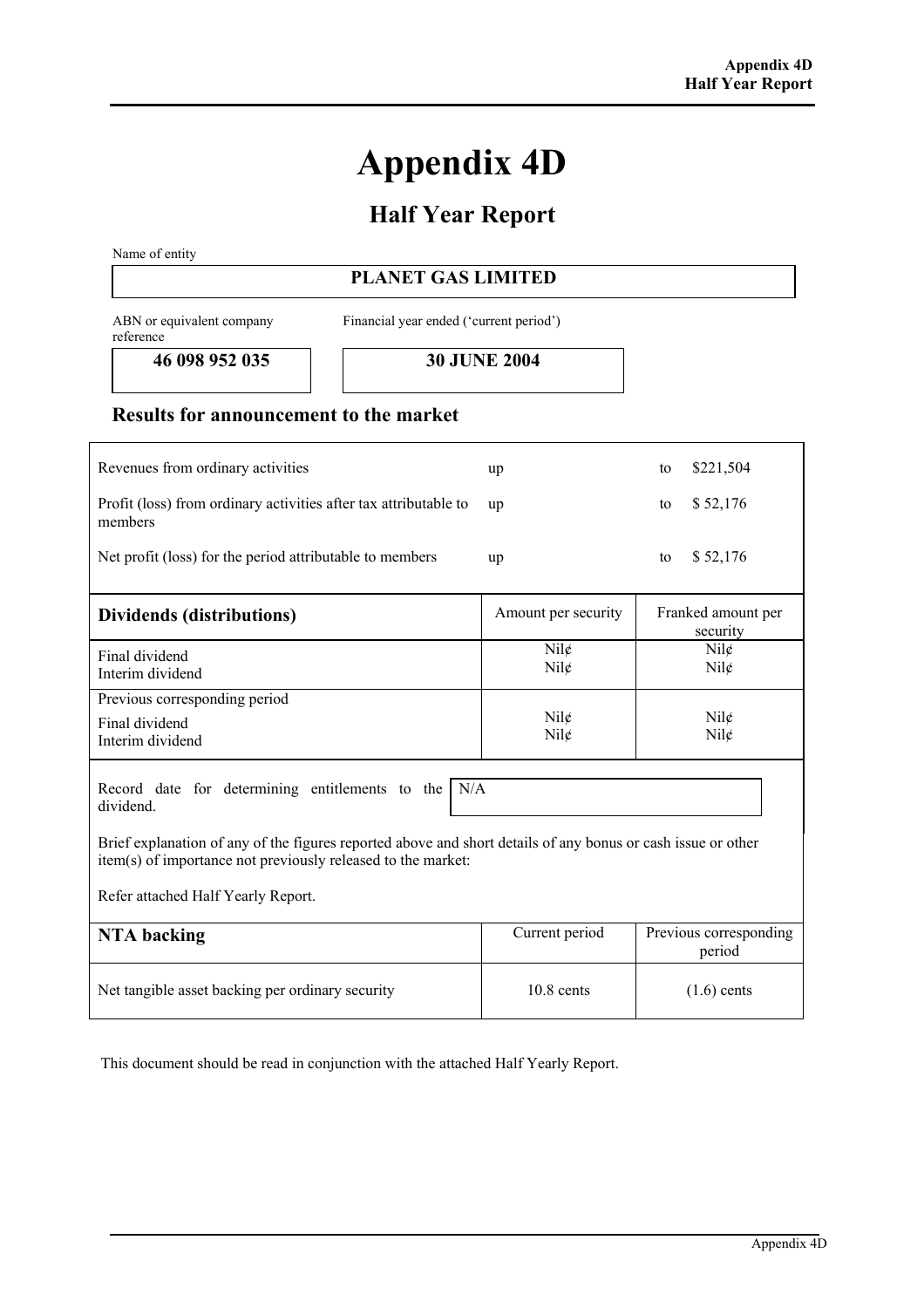## **PLANET GAS LIMITED and its controlled entities**

**A.C.N. 098 952 035** 

**HALF YEAR FINANCIAL REPORT 30 JUNE 2004**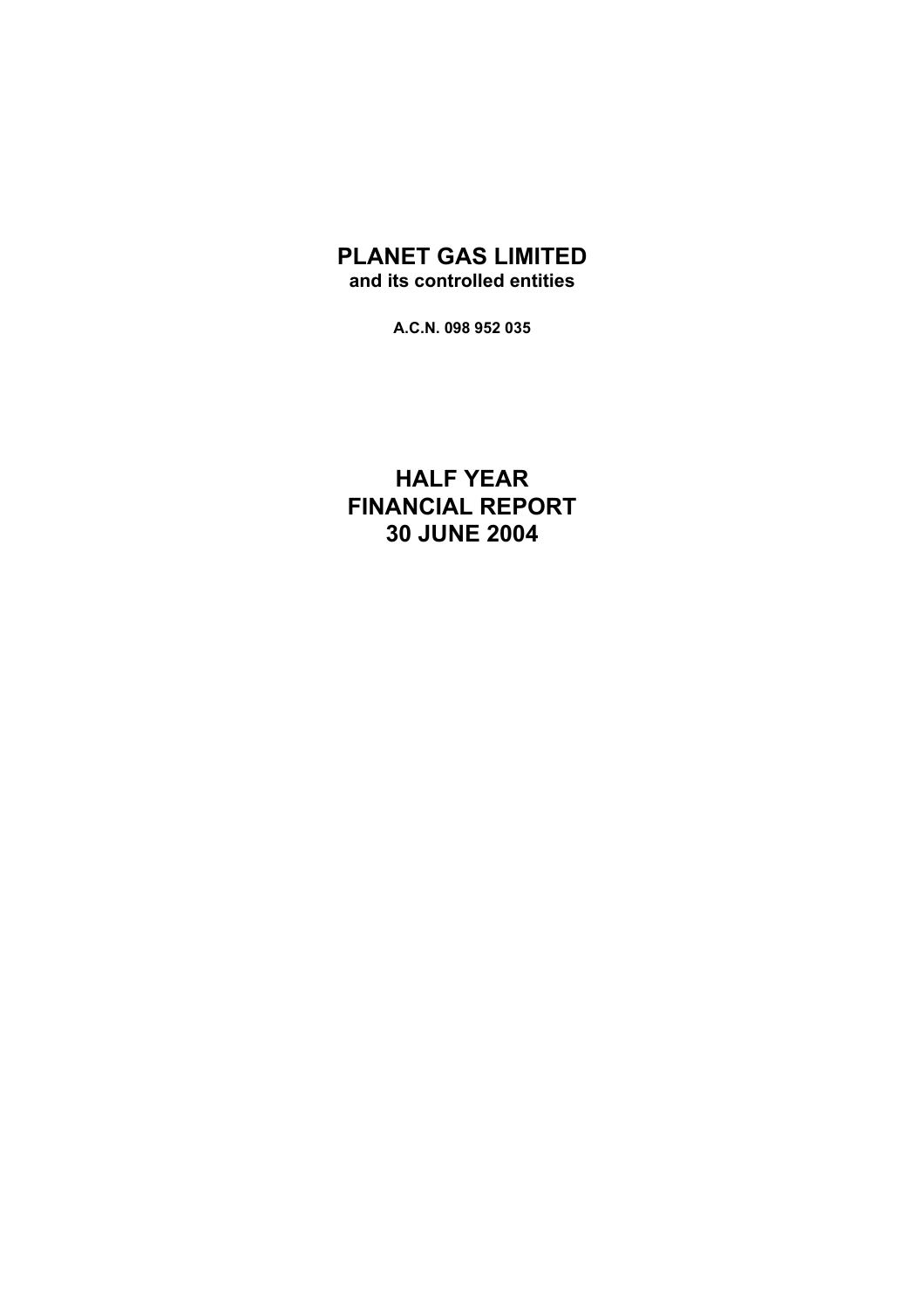## **CONTENTS**

#### **Page**

| Directors' Report                         |    |
|-------------------------------------------|----|
| <b>Statement of Financial Performance</b> | 8  |
| <b>Statement of Financial Position</b>    | 9  |
| <b>Statement of Cash Flows</b>            | 10 |
| Notes to the Financial Statements         | 11 |
| Directors' Declaration                    | 14 |
| Independent Audit Report                  | 15 |
| Corporate Directory                       | 16 |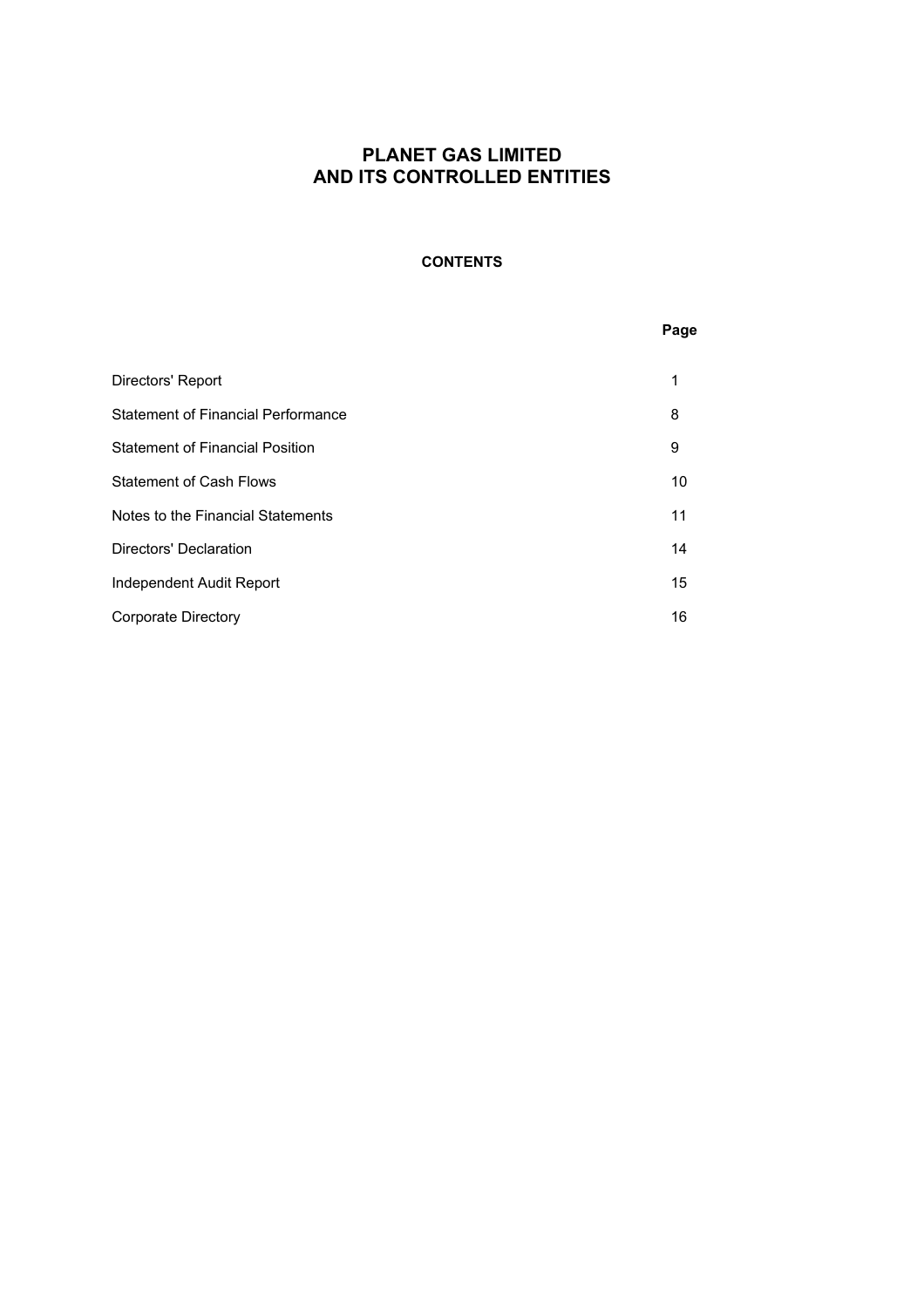## **DIRECTORS' REPORT**

The directors present the consolidated financial report of Planet Gas Limited ('Planet Gas' or 'the Company') and its controlled entities for the half year ended 30 June 2004. In order to comply with the provisions of the Corporations Act 2001, the directors report as follows:

## **Directors**

The names of the Directors of the Company in office during or since the end of the half year are:

#### **Norman Alfred Seckold, Chairman**

Director since 4 December 2001.

Norman Seckold graduated with a Bachelor of Economics degree from the University of Sydney in 1970. He has spent more than 20 years in the full time management of natural resource companies, both in Australia and overseas.

Mr Seckold has been the Chairman of a number of publicly listed companies including Moruya Gold Mines (1983) N.L., which acquired the Golden Reward heap leach gold deposit in South Dakota, USA, Pangea Resources Limited, which acquired and developed the Pauper's Dream gold mine in Montana, USA, Timberline Minerals, Inc. which acquired and completed a feasibility study for the development of the MacArthur copper deposit in Nevada, USA, Perseverance Corporation Limited, which discovered and developed the Nagambie gold mine in Victoria, Valdora Minerals N.L., which developed the Rustler's Roost gold mine in the Northern Territory and the Ballarat East Gold Mine in Victoria, Viking Gold Corporation, which discovered a high grade gold deposit in northern Sweden and Mogul Mining N.L., which drilled out the Magistral and Ocampo Gold deposits in Mexico.

Mr Seckold is currently a director of Bolnisi Gold NL and Kings Minerals NL, Australian publicly listed mining companies.

#### **Peter James Nightingale, Director and Secretary**

Director since 4 December 2001.

Peter Nightingale graduated with a Bachelor of Economics degree from the University of Sydney and is a member of the Institute of Chartered Accountants in Australia. He has worked as a chartered accountant in both Australia and the USA.

Mr Nightingale has, for the past 16 years, been a director or company secretary of a number of private and public listed companies in Australia, the USA and Europe including Pangea Resources Limited, Timberline Minerals Inc., Perseverance Corporation Limited, Valdora Minerals N.L., Biotron Limited and ETT Limited. He is currently a director of Bolnisi Gold NL. Mr. Nightingale has been responsible for the financial control, administration, secretarial and in-house legal functions of these companies.

#### **Anthony John McClure, Director**

Director since 27 August 2003.

Anthony McClure graduated with a Bachelor of Science (Geology) degree from Macquarie University in 1986. Mr. McClure has almost 20 years extensive technical, management and financial experience in the resource sector within Australia, South America and Africa in project management and executive development roles. He has worked in the financial services sector and stockbroking, primarily as a resource analyst covering both mineral and energy sectors.

Mr McClure is currently an Executive Director of Kimberley Oil NL, a publicly listed company in Australia, whose main interests are in Coal Bed Methane projects in Europe.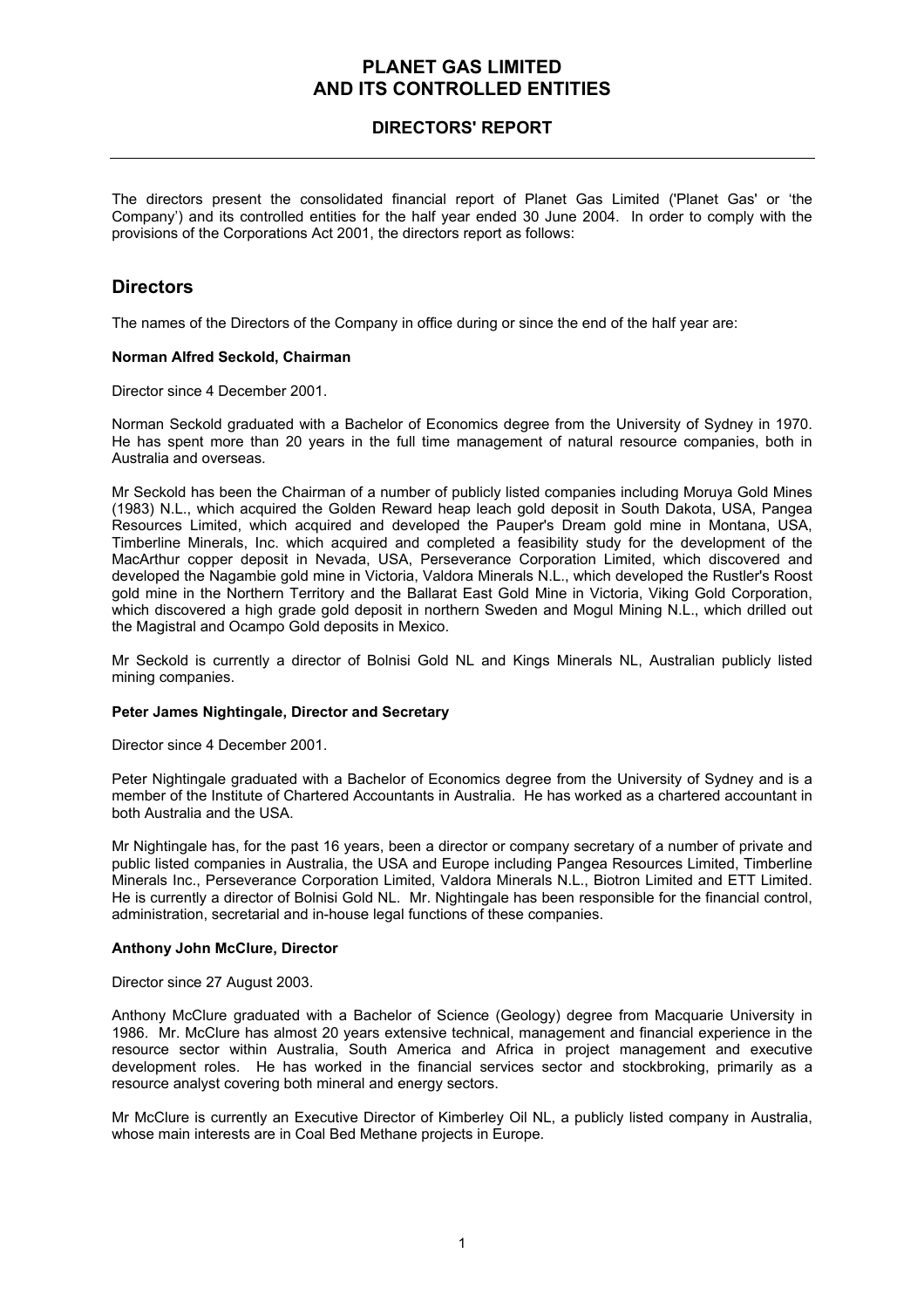## **DIRECTORS' REPORT**

#### **Anthony John McDonald, Director**

Director since 19 November 2003.

Tony McDonald graduated with a Bachelor of Laws degree from the Queensland University of Technology in 1981. He was admitted as a Solicitor in 1982 and has been in private legal practice in Brisbane since that time.

Mr McDonald has been a director, secretary and/or legal advisor to a number of listed and unlisted public companies in the resources sector. He is currently an executive director and corporate secretary of Kings Minerals NL.

#### **Bruce Fullerton Riederer, Director**

Director since 10 September 2003.

Bruce Riederer graduated with a Bachelor of Geoscience (Geology) degree from the University of Arizona in 1974. Mr. Riederer is one of the original founders of Planet Gas Limited. He is a professional geologist and has over 29 years experience in the mining and resources industry.

For a number of years he has conducted a consulting practice in the management of CBM and conventional oil and gas exploration and development programs in the Powder River, Wind River and Green River Basins in Wyoming, the Cherokee Basin in Kansas, and the Gippsland and Otway Basins in Australia.

#### **Norman Zillman, Director**

Director since 20 August 2002.

Norman Zillman graduated with a Bachelor of Science Honours degree from the University of Queensland in 1966. Mr. Zillman is a professional geologist with over 35 years experience in the petroleum and coal industries in Australia and internationally. He has extensive worldwide experience in oil and natural gas exploration and production having worked in Australia, the United States, Asia, and Europe. His initial training was as a petroleum geologist with international companies Aquitaine Petroleum in Papua New Guinea and Union Oil Company of California (UNOCAL) in Indonesia.

Mr. Zillman was the CEO of Crusader Petroleum and was the Manager of the Petroleum Branch of the Queensland Department of Mines and Energy. Mr. Zillman's most recent position was Managing Director of Queensland Gas Company Limited, a publicly traded CBM company in Australia. He is currently the Non Executive Chairman of Great Artesian Oil and Gas Ltd, and a member of the Australasian Institute of Mining and Metallurgy and the Petroleum Exploration Society of Australia.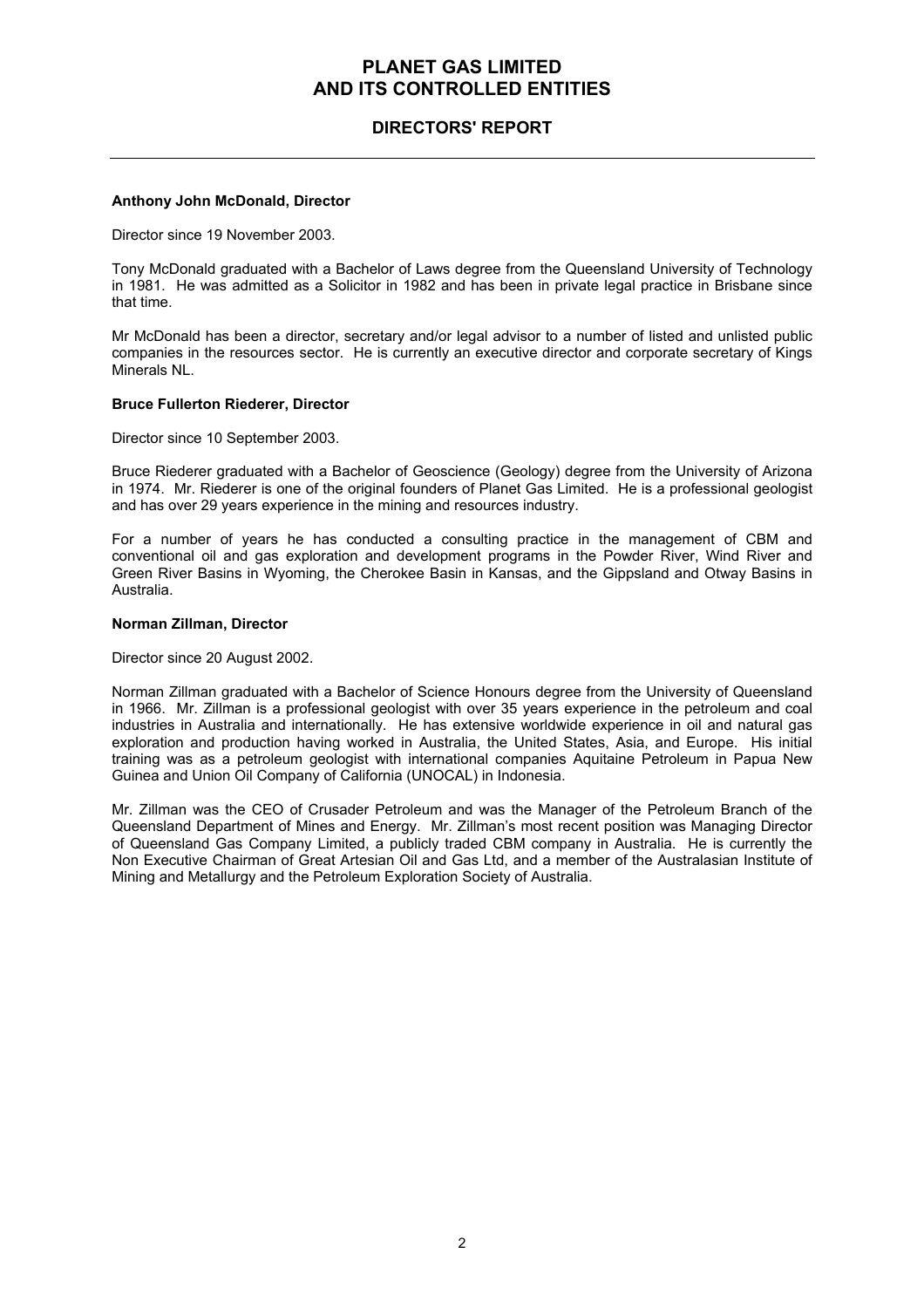## **DIRECTORS' REPORT**

## **Review of Operations**

#### **Corporate**

Incorporated in New South Wales on 4 December 2001, the Company is an independent energy company engaged in the development, production, operation, exploration, and acquisition of oil, gas, and coal bed methane properties with rights to tenements in the USA and Australia as set out below.

Planet Gas successfully completed its initial public offering and was admitted for official quotation by the Australian Stock Exchange Limited ('ASX') on 11 March 2004.

Pursuant to the Company's prospectus dated 9 January 2004, 75 million new fully paid ordinary shares were issued at \$0.20 each to raise \$15 million. The offer was heavily oversubscribed, closed early and the Company was listed on the ASX on 11 March 2004.

During the half year ended 30 June 2004, the Company incorporated a wholly owned subsidiary in Australia, Sawells Pty Ltd to explore potential CBM acquisitions and joint ventures in Australia.

#### **USA OPERATIONS**

The Company has the rights to the Esponda, Whisky Draw and Oriva Projects in the Powder River Basin, Wyoming, USA and the Skull Creek Project in the Cherokee Basin, Kansas, USA.

The Powder River Basin encompasses approximately 67,000 square kilometres in the northern Rocky Mountains of the USA straddling the northeast of Wyoming and the southeast of Montana. The Powder River Basin is estimated to contain more than one trillion short tons (0.9 trillion tonnes) of coal with potential coal bed methane ('CBM') resources of over 25 trillion cubic feet. CBM production in the Powder River Basin has increased at a rapid rate since 1995 with production today of around 900 million cubic feet per day from over 10,000 producing wells.

Tertiary aged sediments host the sub-bituminous coals of the Fort Union and Wasatch Formations in the Powder River Basin. A complex of interbedded sand, clay and peat formed in a fluvial system which allowed extensive coal deposits to be generated with individual coal beds exceeding 50 metres.

The Cherokee Basin, part of the Western Interior Coal Basin, is a hydrocarbon bearing foreland province with abundant resources of coal, predominantly within the Cherokee Group (Desmoinesian Stage, Middle Pennsylvanian Series). The Cherokee Group is composed of deltaic shale, sandstone and coal. Coal resources in eastern Kansas are approximately 50 billion metric tons of mainly bituminous coal.

The Cherokee Basin contains nearly two dozen Pennsylvanian aged coals with thickness ranging up to 9 metres but more typically up to 4 metres with gas contents ranging from 150 to 375 standard cubic feet per tonne. The principal CBM target coal seams occur in the Cabaniss and Krebs Formations of the Cherokee Group at depths of approximately 600 metres.

The USA natural gas market continues to strengthen. Based on data from the US Federal Reserve Bank of St Louis, the Henry Hub pricing of natural gas has increased from a quarterly average price of US\$2.41 to US\$6.30 per million BTU from December 2001 to June 2004.

#### **ESPONDA PROJECT, POWDER RIVER BASIN WYOMING, USA**

In December 2001, the Company's wholly owned subsidiary, Pauper's Dream Company, a Nevada Corporation, entered into two Oil Gas and Coalbed Methane Leases with the Esponda Family Mineral Trust comprising the Esponda Project which covers 4,186 net hectares (10,344 net acres) and extends from surface to the base of the Lance Formation, or approximately 1,000 metres.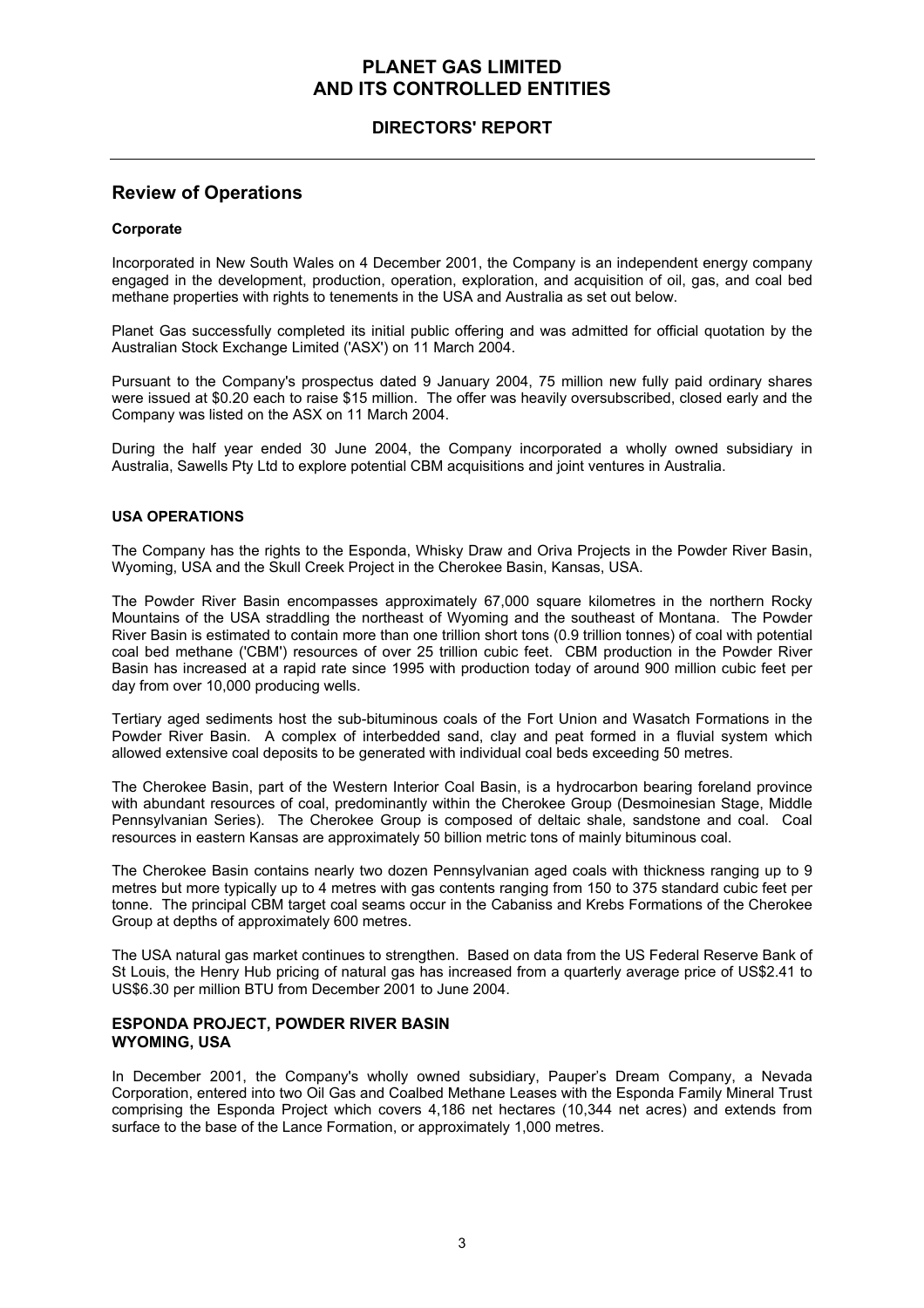## **DIRECTORS' REPORT**

The leases provide exclusivity to Pauper's Dream Company for the purposes of drilling, exploring, operating and producing oil, gas, including coal bed gases, liquid hydrocarbons and their respective constituent elements, casing head gas or other gaseous substances produced from the leased area.

The term of each lease is five years and if, during that five year period gas is produced from the leased area or on acreage pooled or unitized with the leased area the lease will continue whilst soever gas is being produced. If gas is not then being produced, the lease will only continue if Pauper's Dream Company is then engaged in drilling, reworking or dewatering operations on the leased area and in which case it will continue whilst those operations are continuously prosecuted.

Pauper's Dream Company will pay a 20% royalty to the Esponda Family Mineral Trust on the net proceeds realised by Pauper's Dream Company from the sale of gas at the well, including adjustments but such that any payment will be free and clear of all "costs of production" as defined in the Wyoming Royalty Payment Act.

#### **Eastern Esponda**

Under two separate arrangements, the eastern blocks, covering 469 net hectares (1,160 net acres), or approximately 11% of the Company's Esponda Project, have been drilled by the Company's partners, Kennedy Oil and Western Gas Resources Inc ('Western Gas').

#### **Kennedy Oil**

Kennedy Oil is earning an interest of approximately 60% of its joint venture area by sole risk drilling to test the 'Big George' coal member of the Fort Union Formation. The Company will receive a royalty equal to 1.5% of gross product until Kennedy Oil recoups its costs of drilling, testing and completing the wells. Then the Company is entitled to revert to a 40% working interest.

During the half year ended 30 June 2004, Kennedy Oil completed the twelve wells conventionally whereby the entire productive zone is penetrated, steel casing is cemented in place, and selective zones are perforated and water enhanced prior to gas recovery.

Kennedy Oil has completed the final well perforations and water enhancements, in-field gas and water gathering systems, electrical distribution and pump installations and water retention ponds and during the half year.

In anticipation of gas production before the end of the year, Kennedy Oil is finalising a gas compression contract and pipeline construction to enable gas production to be piped to the Fort Union Gas Gathering LLC's gas lines and thence to US markets.

#### **Western Gas**

The Company has various interests, which approximate a 25% working interest, in the Western Gas joint venture area. Western Gas has been appointed as operator and the parties are required to contribute in proportion to their respective percentage interests to all future expenditure. Subject to that contribution, any product won or recovered from the joint venture will be separately owned by those parties in their respective ownership proportions.

During the half year ended 30 June 2004, Western Gas completed eight wells by top-setting whereby the top of the productive coal is penetrated by a metre or two and steel casing is cemented in place with the coal zone being drilled out and under-reamed so that gas recovered via open hole.

The Western Gas wells are part of a much larger Western Gas program and indications are that Western Gas' additional drilling, in-field gathering and production/dewatering activities at Eastern Esponda will be completed before the end of the year.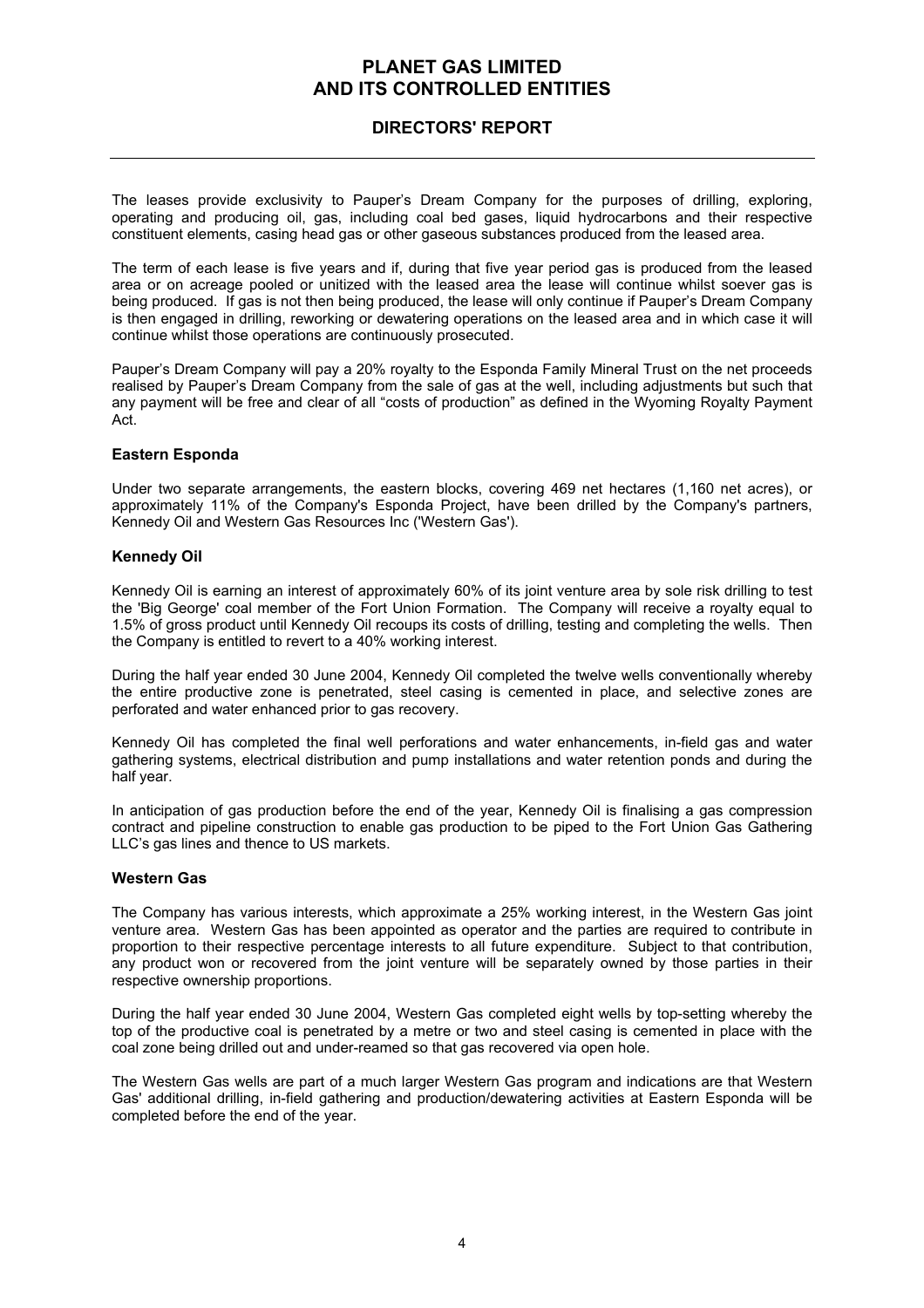## **DIRECTORS' REPORT**

#### **Gas-In-Place Resource**

During the half year ended 30 June 2004, a Gas-In-Place ('GIP') resource estimate was completed for the Eastern Esponda block which represents approximately 11% of the Company's Esponda Project. As shown in the table below, the GIP resource estimate totalled 21.9 billion cubic feet ('Bcf') (gross) and 7.3 Bcf (net Company interest) within the Big George Seam.

This resource estimate is based upon volumetric calculations from the twenty well program conducted by Kennedy Oil and Western Gas.

The resource calculation was completed by Dr. Jimmy E. Goolsby of Goolsby, Finley & Associates ('GFA') of Casper Wyoming who are considered to be pre-eminent authorities on the CBM geology of the Powder River Basin, providing consulting services to the State's leading CBM producers and developers. Additionally the State of Wyoming retained GFA to conduct a study of the CBM reserve potential of the Powder River Basin.

The GIP resource was calculated using 80 acre blocks (legal drill spacing unit), the seam's thickness (closest neighbour interpolation) and a gas content factor of 100 standard cubic feet per ton ('Scf/t').

The gas content factor is an estimation based on a published study by Finley and Goolsby completed on behalf of the State of Wyoming. Although this is the maximum gas content value at these depths that GFA utilises in its GIP volumetric calculations, GFA have been apprised of proprietary gas desorption tests indicating values greater than 100 Scf/t in this general area of the Powder River Basin.

The following table summarises the Gross GIP by Operator and that attributable to Planet Gas (Net GIP):

| <b>Operator</b> | Seam                                           | <b>Gross GIP</b><br>(Mcf) | <b>Net GIP</b><br>(Mcf) |
|-----------------|------------------------------------------------|---------------------------|-------------------------|
| Kennedy Oil     | <b>Big George</b><br>(merged &<br>upper/lower) | 12,397,080                | 4,958,832               |
| Western Gas     | <b>Big George</b><br>(merged)                  | 9,515,520                 | 2,378,880               |
| Totals          |                                                | 21,912,600                | 7,337,712               |

The Big George Seam is completely merged in the Western Gas area but splits into an upper and lower unit in the western portion of Kennedy Oil's area. Where the Big George Seam is merged, its thickness is greater than 80 feet, and where split its total thickness is approximately 65 feet.

#### **Western Esponda**

The Company plans to drill up to eight stratigraphic wells for 7,300 metres on its remaining Western Esponda leasehold in the Powder River Basin. The Company is currently sourcing drill rigs, preparing a development drilling program for lodgement with the appropriate State governmental agencies and completing administrative matters such as contract preparation and insurance placement.

Within the remaining acreage approximately one hundred well sites may be drilled under current well spacing orders.

#### **WHISKY DRAW PROJECT, POWDER RIVER BASIN WYOMING, USA**

During half year, the Company acquired the Whisky Draw project, a State lease comprising 259 hectares (640 acres) ten kilometres directly south of the Company's East Esponda tenements. This acquisition further consolidates the Company's CBM acreage in proximity to the Esponda Project.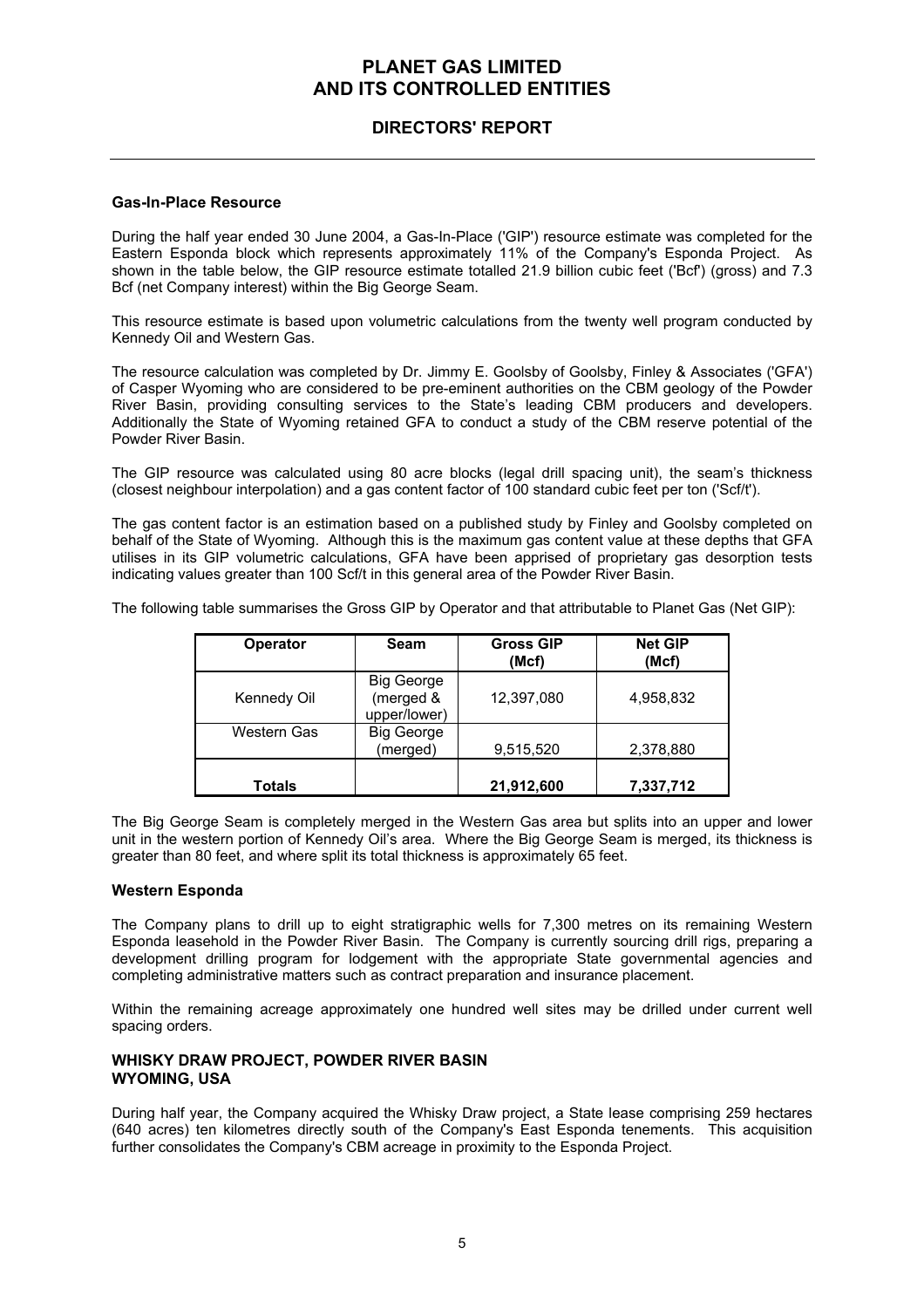## **DIRECTORS' REPORT**

This lease is not restricted to CBM but conveys all oil and gas rights. The primary term of this lease is five years and subject to a 16.67% State royalty. The primary target for CBM is the Big George Seam at depths of approximately 600 metres. This project is adjacent to Kennedy Oil's Big Cat Federal CBM field which is currently being brought into production. Although State mandated 80 acre (33 hectare) well spacing allows up to eight well locations to be completed, if multiple seams are encountered and downhole conditions warrant then more than one well per location may be completed.

#### **ORIVA PROJECT, POWDER RIVER BASIN WYOMING, USA**

During the half year, the Company acquired the Oriva Project, a Federal lease comprising 359 hectares (887 acres) located twenty one kilometres west of Gillette, Wyoming.

This lease is not restricted to coal bed methane (CBM) but conveys all oil and gas rights which are potentially prospective for conventional oil and/or gas.

The primary term of the lease is 10 years and subject to a 12.5% Federal royalty. The Oriva Project is located in a premium CBM production region of the Powder River Basin in the immediate vicinity of substantial drilling completed by Kennedy Oil, Williams Production RMT Company, Prima Oil and Gas Company and Emerald Operating Company.

The Oriva Project contains nearly all productive coals in the Powder River Basin: Felix, Smith, and Anderson Seams (depths 60 - 300 metres), Canyon/Cook and Wall Seams (depths 300 - 500 metres). In addition to these primary coal bed targets, there are two deeper seams, Moyer & Danner at depths of approximately 750 metres. State mandated 33 hectare (80 acre) well spacing allows eleven well locations to be completed and the multiple seams present will likely warrant a minimum of two wells per location be completed.

The Company is assessing its options for the completion of eleven multiple well locations to be conducted under a Development and Water Management Plan which is currently being prepared for Federal and State approvals.

The total lease premium paid for the Whisky Draw and Oriva Projects was US\$572,000. In addition to the State and Federal Royalties, a 2% overriding royalty is payable.

#### **SKULL CREEK PROJECT, CHEROKEE BASIN KANSAS, USA**

In July 2004, the Company entered into an agreement to purchase a 100% working interest (80% net revenue interest) of the Ferguson/Bannon Ranches leases in Cowley and Elk Counties, Kansas, USA. Known as the Skull Creek Project, the leases are not restricted to coal bed methane (CBM), but convey all oil and gas rights to the Company.

These leases, which cover 11,573 hectares (28,598 acres), are located in the western portion of the Cherokee Basin of southeastern Kansas near existing infrastructure and within a receptive State regulatory regime.

The project lies to the west and north of CBM projects currently being drilled by J M Huber, Amvest, Layne Christensen and others where at least three to five coal seams of the Cherokee Group are present and productive. The Skull Creek Project area lies across two existing major pipeline systems.

Conventional oil and gas targets may also exist in the Skull Creek Project. Underlying the region are Mississippian and Ordovician aged carbonates that yield conventional hydrocarbons. Also, the Ordovician sediments serve as a water disposal zone for co-produced coalbed methane water. Additional conventional hydrocarbon occurrences in the overlying strata of the Kansas City-Lancing Group are potential targets.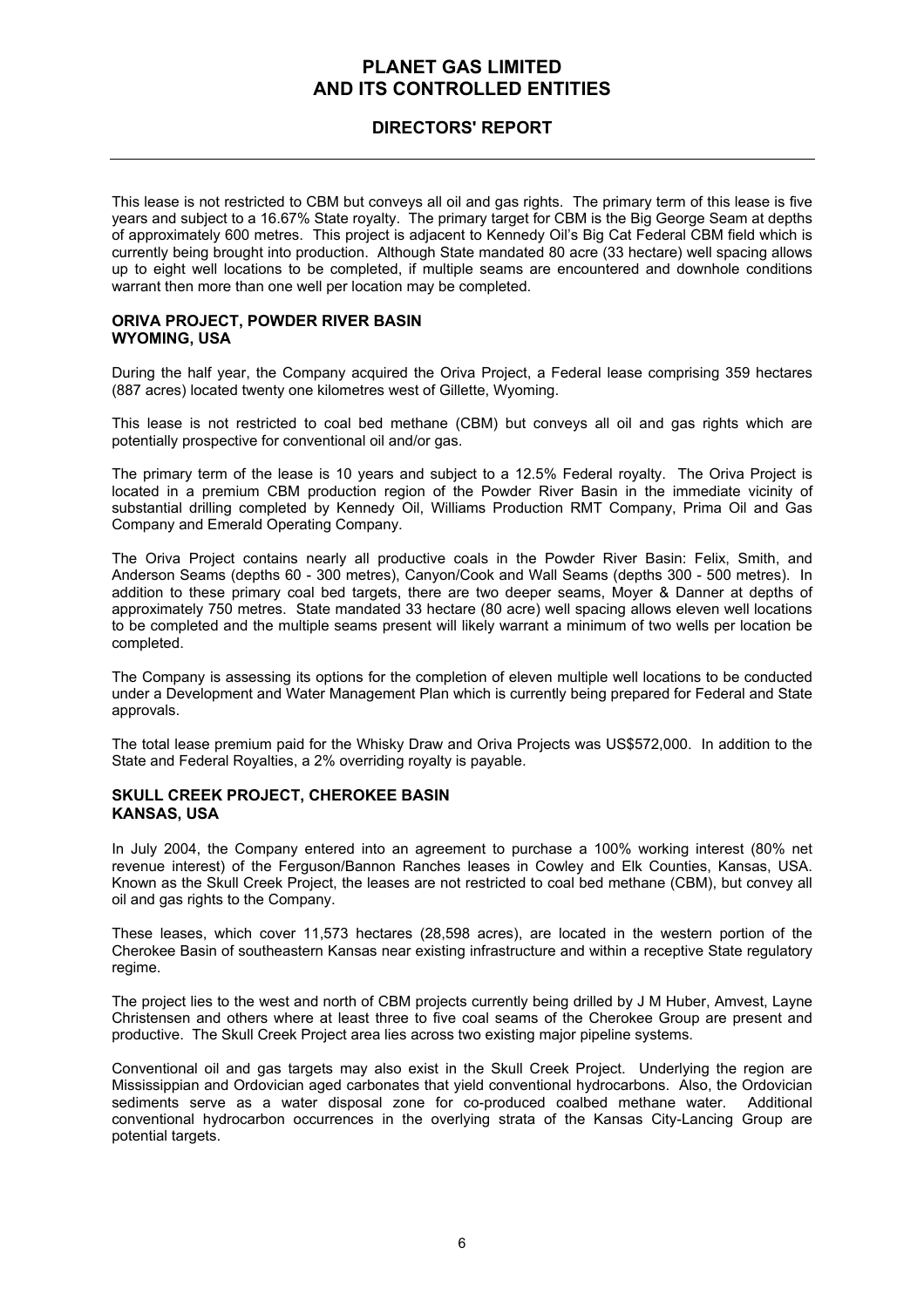## **DIRECTORS' REPORT**

An initial payment of US\$500,000 earned the Company a 33.33% interest which is increased to a 50% working interest by the Company completing six test wells during a six month evaluation period and making an additional payment of US\$250,000 within 60 days of completion of the test wells. The Company's working interest is increased to 75% by completion of a five well pod within six months of making the US\$250,000 payment. The Company is able to earn its 100% working interest in the un-drilled leasehold area by making a final payment to the vendor of US\$750,000 or by incurring certain additional project drilling and well completion expenditures.

Depending on drill rig availability, the Company plans to commence the initial test well drilling program at the Skull Creek Project in the current calendar year.

#### **AUSTRALIAN OPERATIONS**

The Company holds rights to prospective CBM projects in the Gippsland and Otway Basins of Victoria, the Eromanga and Willochra Basins of South Australia and the Gunnedah Basin of New South Wales.

All are relatively early stage exploration projects with a data collation program underway leading to the development of initial exploration programs which may include the drilling of appraisal wells.

In the Gippsland Basin the Company plans the drilling of up to eighteen test wells to verify the economic viability of the drilling of production wells. The results from this initial program, which is planned over a six to eight month period, will determine the subsequent exploration and development program.

During the half year ended 30 June 2004, the Company progressed the draft Work Plan Application with the Victorian Department of Primary Industries which had been lodged by the Company to permit drilling in the Gippsland Basin. The process is anticipated to be completed shortly with drilling expected to be able to be commenced in the near future. Initially, eighteen wells will be permitted to obtain modern subsurface control. Data analysis is expected to continue through the remainder of this year.

The tenements in the Gippsland Basin, including recently applied for and now granted tenements, (ELs 4500, 4535, 4619, 4620, 4803, 4804, 4805, 4806, 4808, and 4809) have been amalgamated into a single, contiguous Exploration Licence (EL 4500) for operational and reporting considerations. A single tenement (EL 4807) remains outside the EL 4500 block.

During the half year, the Company extended its presence in the Otway Basin via the granting of a tenement, EL 4811, which comprises approximately 102,200 hectares.

#### **OTHER**

The information in this report that relates to mineral resources is based on information compiled by Dr. Jimmy E. Goolsby of Goolsby, Finley & Associates and supervised by Dr. Richard Haren who is a Member of The Australasian Institute of Mining and Metallurgy and who is a competent person as defined by the 1999 edition of the Australasian Code for Reporting of Mineral Resources and Ore Reserves.

Signed at Sydney this 27th day of August 2004 in accordance with a resolution of the Board of Directors.

**Director Director** 

Norman A. Seckold **Peter J. Nightingale**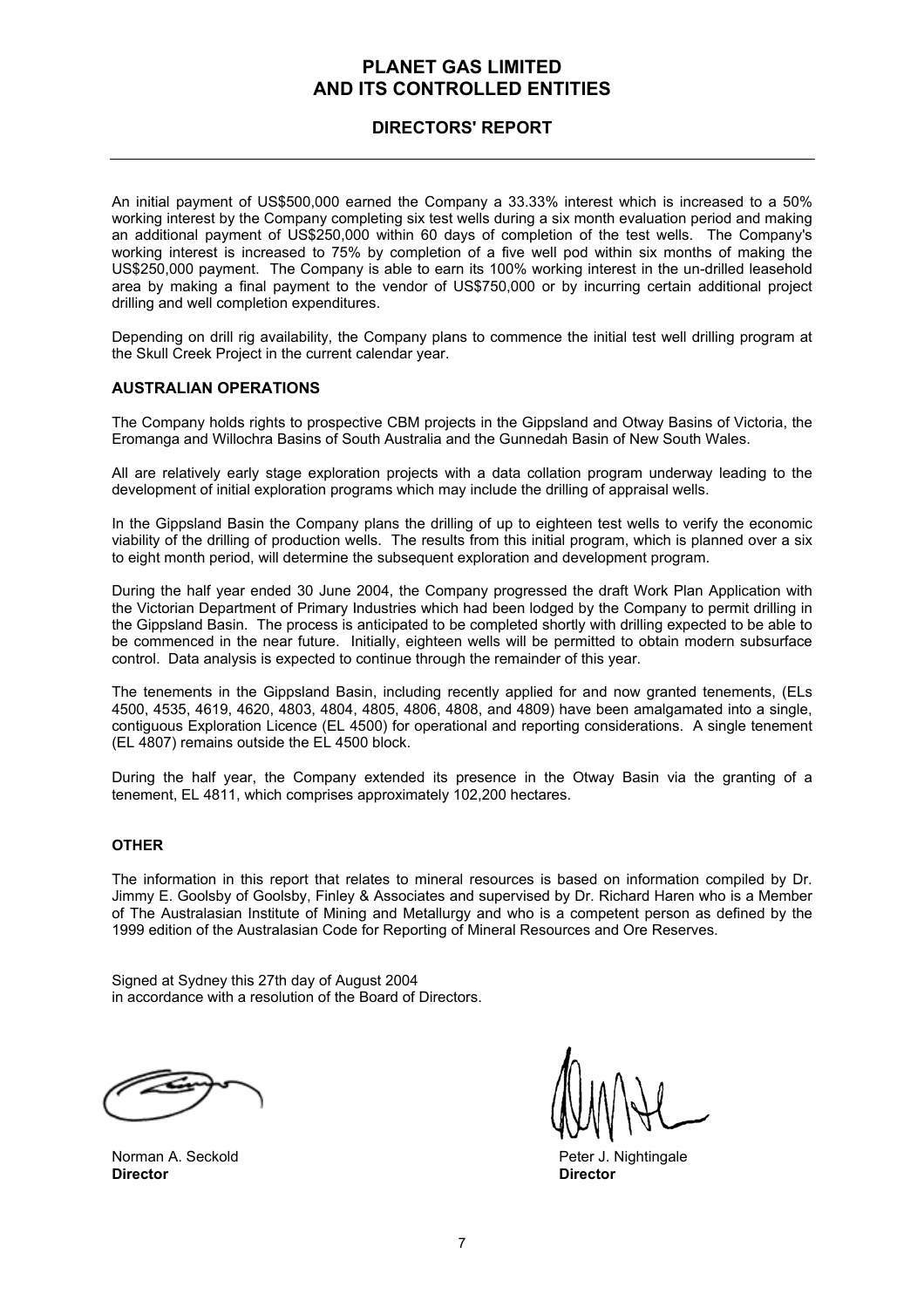## **STATEMENT OF FINANCIAL PERFORMANCE FOR THE HALF YEAR ENDED 30 JUNE 2004**

|                                                                                                                                                                                                                                                                     |                | <b>Consolidated</b>                                                   |                                                                                  |  |
|---------------------------------------------------------------------------------------------------------------------------------------------------------------------------------------------------------------------------------------------------------------------|----------------|-----------------------------------------------------------------------|----------------------------------------------------------------------------------|--|
|                                                                                                                                                                                                                                                                     | <b>Note</b>    | <b>Six Months</b><br><b>Ended</b><br>30 June 2004<br>\$               | <b>Six Months</b><br><b>Ended</b><br>30 June 2003<br>\$                          |  |
| Other revenue from ordinary activities                                                                                                                                                                                                                              |                | 221,504                                                               | 916                                                                              |  |
| Total revenue                                                                                                                                                                                                                                                       |                | 221,504                                                               | 916                                                                              |  |
| Administration and consultants' expenses<br>Audit fees<br>Borrowing costs<br>Depreciation<br>Travel<br>Other expenses from ordinary activities<br>Profit/(Loss) from ordinary activities before<br>income tax<br>Income tax expense relating to ordinary activities | 4              | (120, 361)<br>(7,500)<br>(2, 437)<br>(22, 860)<br>(16, 170)<br>52,176 | (8, 249)<br>(10,000)<br>(7, 349)<br>(7, 409)<br>(7,090)<br>(1, 579)<br>(40, 760) |  |
| Net profit/(loss)                                                                                                                                                                                                                                                   |                | 52,176                                                                | (40, 760)                                                                        |  |
| Total changes in equity other than those<br>resulting from transactions with owners as<br>owners                                                                                                                                                                    |                | 52,176                                                                | (40, 760)                                                                        |  |
| Basic profit/(loss) per share                                                                                                                                                                                                                                       | $\overline{2}$ | $0.04$ cents                                                          | $(0.21)$ cents                                                                   |  |
| Diluted profit/(loss) per share                                                                                                                                                                                                                                     | $\overline{2}$ | $0.04$ cents                                                          | $(0.21)$ cents                                                                   |  |

Notes to the financial statements are included on pages 11 to 13.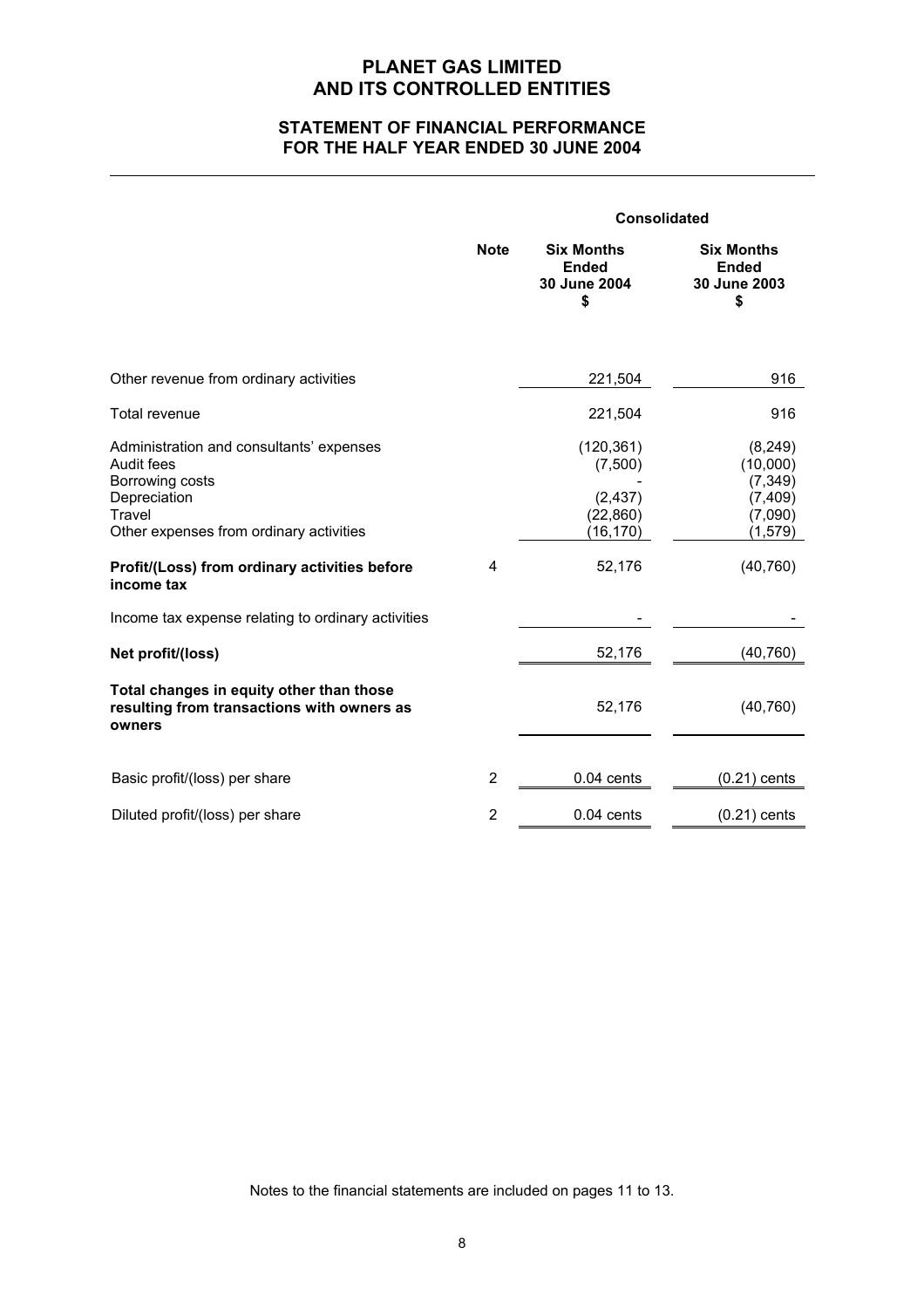## **STATEMENT OF FINANCIAL POSITION AS AT 30 JUNE 2004**

|                                                                                                     |             | <b>Consolidated</b>          |                              |  |
|-----------------------------------------------------------------------------------------------------|-------------|------------------------------|------------------------------|--|
|                                                                                                     | <b>Note</b> | 30 June<br>2004<br>\$        | 31 December<br>2003<br>\$    |  |
| <b>CURRENT ASSETS</b><br>Cash assets<br>Receivables                                                 |             | 13,908,459<br>36,284         | 816,322<br>21,254            |  |
| <b>TOTAL CURRENT ASSETS</b>                                                                         |             | 13,944,743                   | 837,576                      |  |
| <b>NON CURRENT ASSETS</b><br>Plant and equipment<br>Exploration and evaluation expenditure<br>Other |             | 7,614<br>4,312,153<br>20,000 | 6,915<br>2,491,482<br>20,000 |  |
| <b>TOTAL NON CURRENT ASSETS</b>                                                                     |             | 4,339,767                    | 2,518,397                    |  |
| <b>TOTAL ASSETS</b>                                                                                 |             | 18,284,510                   | 3,355,973                    |  |
| <b>CURRENT LIABILITIES</b><br>Payables<br>Other                                                     |             | 98,183                       | 164,782<br>2,500,000         |  |
| <b>TOTAL CURRENT LIABILITIES</b>                                                                    |             | 98,183                       | 2,664,782                    |  |
| <b>TOTAL LIABILITIES</b>                                                                            |             | 98,183                       | 2,664,782                    |  |
| <b>NET ASSETS</b>                                                                                   |             | 18,186,327                   | 691,191                      |  |
| <b>SHAREHOLDERS' EQUITY</b><br>Contributed equity<br><b>Accumulated losses</b>                      | 3<br>4      | 18,765,014<br>(578, 687)     | 1,322,054<br>(630, 863)      |  |
| <b>TOTAL SHAREHOLDERS' EQUITY</b>                                                                   |             | 18,186,327                   | 691,191                      |  |

Notes to the financial statements are included on pages 11 to 13.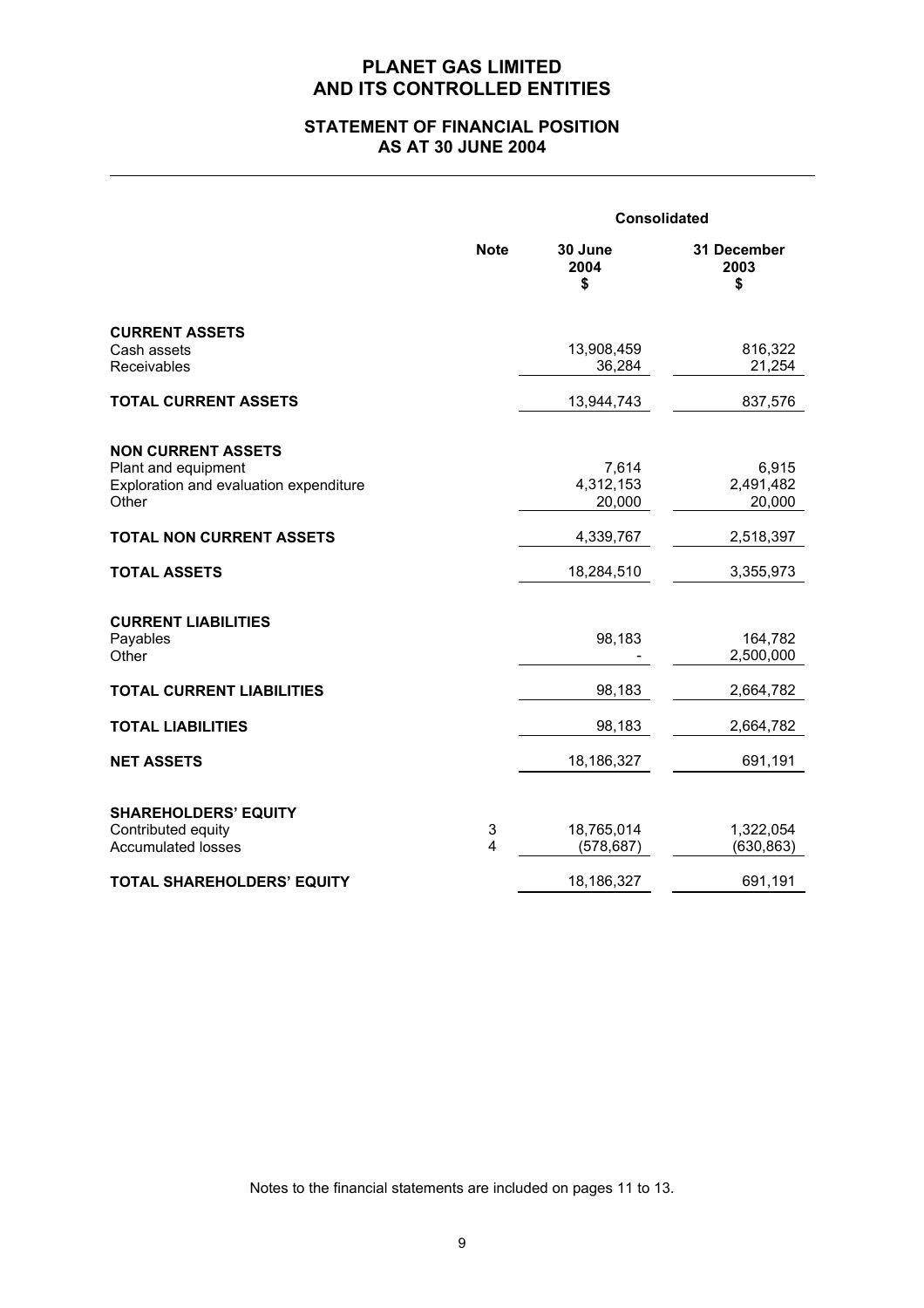## **STATEMENT OF CASH FLOWS FOR THE HALF YEAR ENDED 30 JUNE 2004**

|                                                                                         |             |                                                         | <b>Consolidated</b>                                     |  |
|-----------------------------------------------------------------------------------------|-------------|---------------------------------------------------------|---------------------------------------------------------|--|
|                                                                                         | <b>Note</b> | <b>Six Months</b><br><b>Ended</b><br>30 June 2004<br>\$ | <b>Six Months</b><br><b>Ended</b><br>30 June 2003<br>\$ |  |
| Cash flows from operating activities                                                    |             |                                                         |                                                         |  |
| Payments to suppliers<br>Interest received                                              |             | (248, 520)<br>221,504                                   | (25, 300)<br>916                                        |  |
| Net cash used in operating activities                                                   |             | (27, 016)                                               | (24, 384)                                               |  |
| Cash flows from investing activities                                                    |             |                                                         |                                                         |  |
| Payments for exploration and evaluation expenditure<br>Payments for plant and equipment |             | (1,320,671)<br>(3, 136)                                 | (18, 445)                                               |  |
| Net cash used in investing activities                                                   |             | (1,323,807)                                             | (18, 445)                                               |  |
| Cash flows from financing activities                                                    |             |                                                         |                                                         |  |
| Proceeds from issue of shares<br><b>Share Issue Costs</b>                               |             | 15,000,000<br>(557, 040)                                |                                                         |  |
| Net cash provided by financing activities                                               |             | 14,442,960                                              |                                                         |  |
| Net increase in cash held                                                               |             | 13,092,137                                              | (42, 829)                                               |  |
| Cash at the beginning of the financial period                                           |             | 816,322                                                 | 100,720                                                 |  |
| Cash at the end of the financial period                                                 |             | 13,908,459                                              | 57,891                                                  |  |

Notes to the financial statements are included on pages 11 to 13.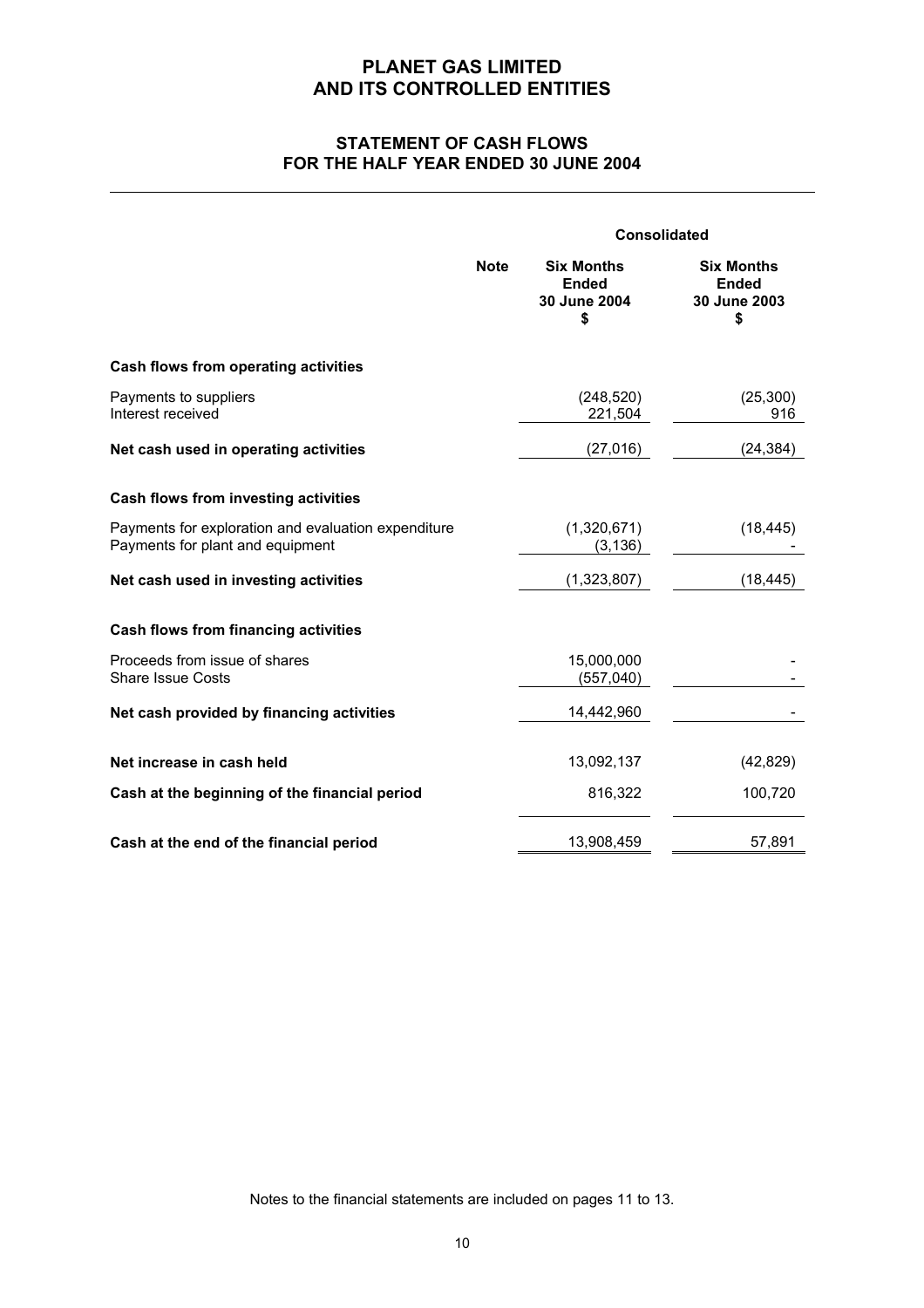#### **NOTES TO THE FINANCIAL STATEMENTS FOR THE HALF YEAR ENDED 30 JUNE 2004**

#### **NOTE 1 - BASIS OF PREPARATION**

The half year consolidated financial report is a general purpose financial report which has been prepared in accordance with Accounting Standard AASB 1029 'Interim Financial Reporting', the recognition and measurement requirements of applicable AASB standards, Urgent Issues Group Consensus Views, other authoritative pronouncements of the Australian Accounting Standards Board and the Corporations Act 2001. This half year financial report is to be read in conjunction with the 31 December 2003 Annual Financial Report and any public announcements by Planet Gas Limited and its controlled entities during the half year in accordance with continuous disclosure obligations arising under the ASX listing requirements.

It has been prepared on the basis of historical costs and, except where stated, does not take into account changing money values or fair values of non-current assets.

These accounting policies have been consistently applied by each entity in the consolidated entity and, except where there is a change in accounting policy, are consistent with those applied in the 31 December 2003 Annual Financial Report.

The half year report does not include full note disclosures of the type normally included in an annual financial report.

|                       | <b>Consolidated</b>   |  |
|-----------------------|-----------------------|--|
| 30 June<br>2004<br>\$ | 30 June<br>2003<br>\$ |  |
|                       |                       |  |

#### **NOTE 2 - EARNINGS PER SHARE**

Basic and diluted earnings per share have been calculated using:

| Net profit/(loss) for the half year        | 52.176      | (40,760)   |
|--------------------------------------------|-------------|------------|
| Weighted average number of ordinary shares | 119.669.172 | 19,140,005 |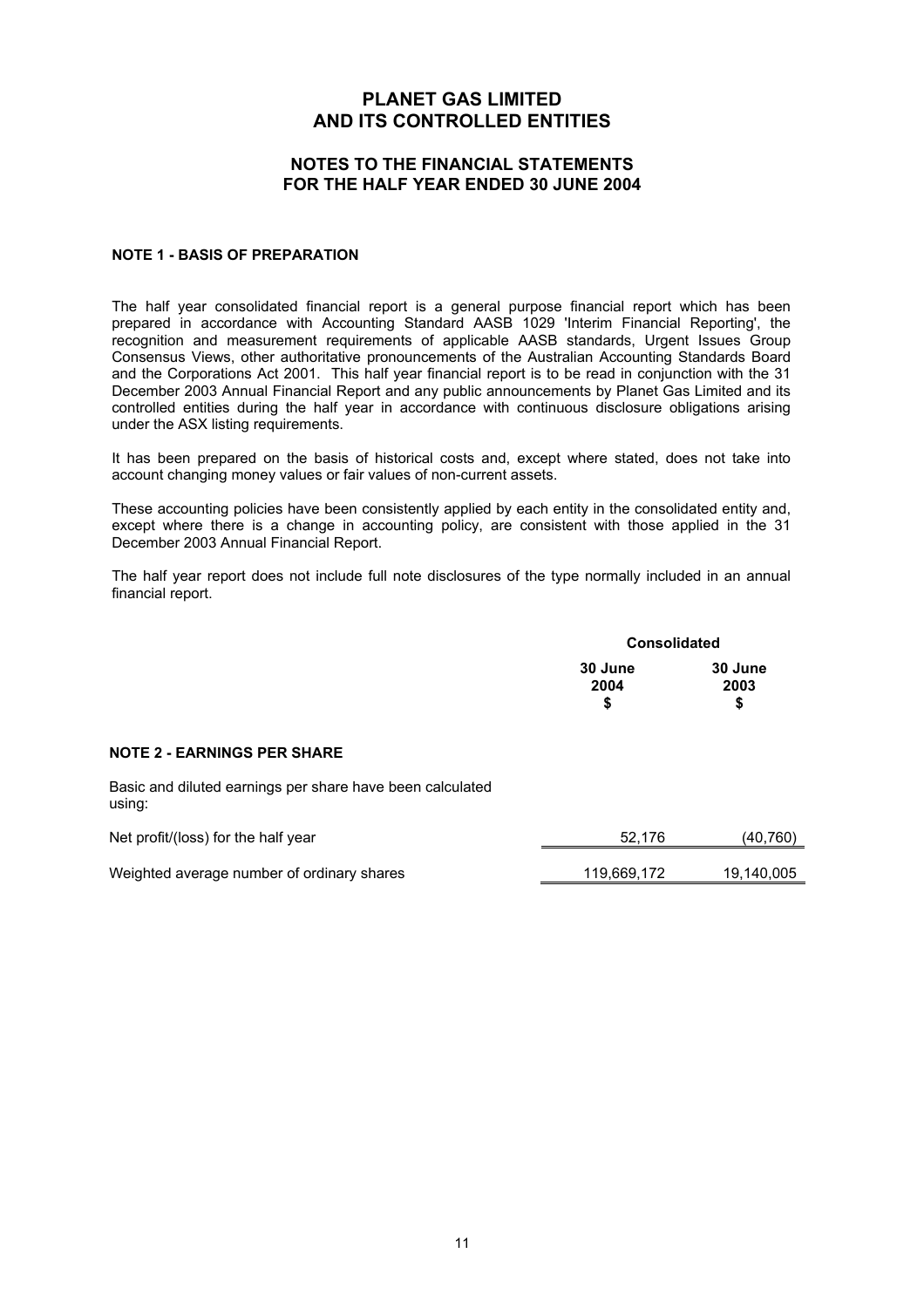## **NOTES TO THE FINANCIAL STATEMENTS FOR THE HALF YEAR ENDED 30 JUNE 2004**

|                                                                           | <b>Consolidated</b>  |                           |
|---------------------------------------------------------------------------|----------------------|---------------------------|
|                                                                           | 30 June<br>2004<br>S | 31 December<br>2003<br>\$ |
| <b>NOTE 3 - CONTRIBUTED EQUITY</b>                                        |                      |                           |
| Fully paid ordinary shares                                                |                      |                           |
| 168,800,005 (31 December 2003 - 60,750,005) fully paid<br>ordinary shares | 18,765,014           | 1,322,054                 |

Fully paid ordinary shares carry one vote per share and carry the right to dividends.

- ¾ During the half year to 30 June 2004: Pursuant to the company's listing on the ASX 75,000,000 fully paid ordinary shares at \$0.20 each were issued for cash totalling \$15,000,000.
- ¾ Pursuant to the company's listing on the ASX 1,800,000 shares were issued for \$500,000 as deferred consideration for the acquisition of the Company's wholly owned subsidiary, Greenpower Energy Pty Limited, which occurred in prior period.
- ¾ Pursuant to the company's listing on the ASX 5,000,000 Convertible Notes with a face value of \$2,500,000 were converted into 31,250,000 fully paid ordinary shares.

|                                                         | <b>Consolidated</b>                                     |                                                         |
|---------------------------------------------------------|---------------------------------------------------------|---------------------------------------------------------|
|                                                         | <b>Six Months</b><br><b>Ended</b><br>30 June 2004<br>\$ | <b>Six Months</b><br><b>Ended</b><br>30 June 2003<br>\$ |
| <b>NOTE 4 - ACCUMULATED LOSSES</b>                      |                                                         |                                                         |
| Accumulated losses at the beginning of the half year    | (630, 863)                                              | (537,604)                                               |
| Net profit attributable to members of the parent entity | 52,176                                                  | (40,760)                                                |
| Accumulated losses at the end of the half-year          | (578, 687)                                              | (578,364)                                               |

#### **NOTE 5 - COMMITMENTS & CONTINGENCIES**

#### **Kennedy Oil**

In June 2003, the Company entered into a farmout agreement with Kennedy Oil of Wyoming, USA whereby Kennedy Oil is earning an interest of approximately 60% of its joint venture area in the Company's Esponda Project in the Powder River Basin by sole risk drilling to test the 'Big George' coal member of the Fort Union Formation. The Company will receive a royalty equal to 1.5% of gross product until Kennedy Oil recoups its costs of drilling, testing and completing the wells. Then the Company is entitled to revert to a 40% working interest. During the half year ended 30 June 2004, Kennedy Oil completed all twelve wells as future gas producers.

#### **Western Gas Resources Inc**

Western Gas Resources Inc ('Western Gas') is continuing management of the development of 8 wells in one section at the Company's Esponda Project in the Powder River Basin. The Company reimburses Western Gas for its 25% working interest in this section.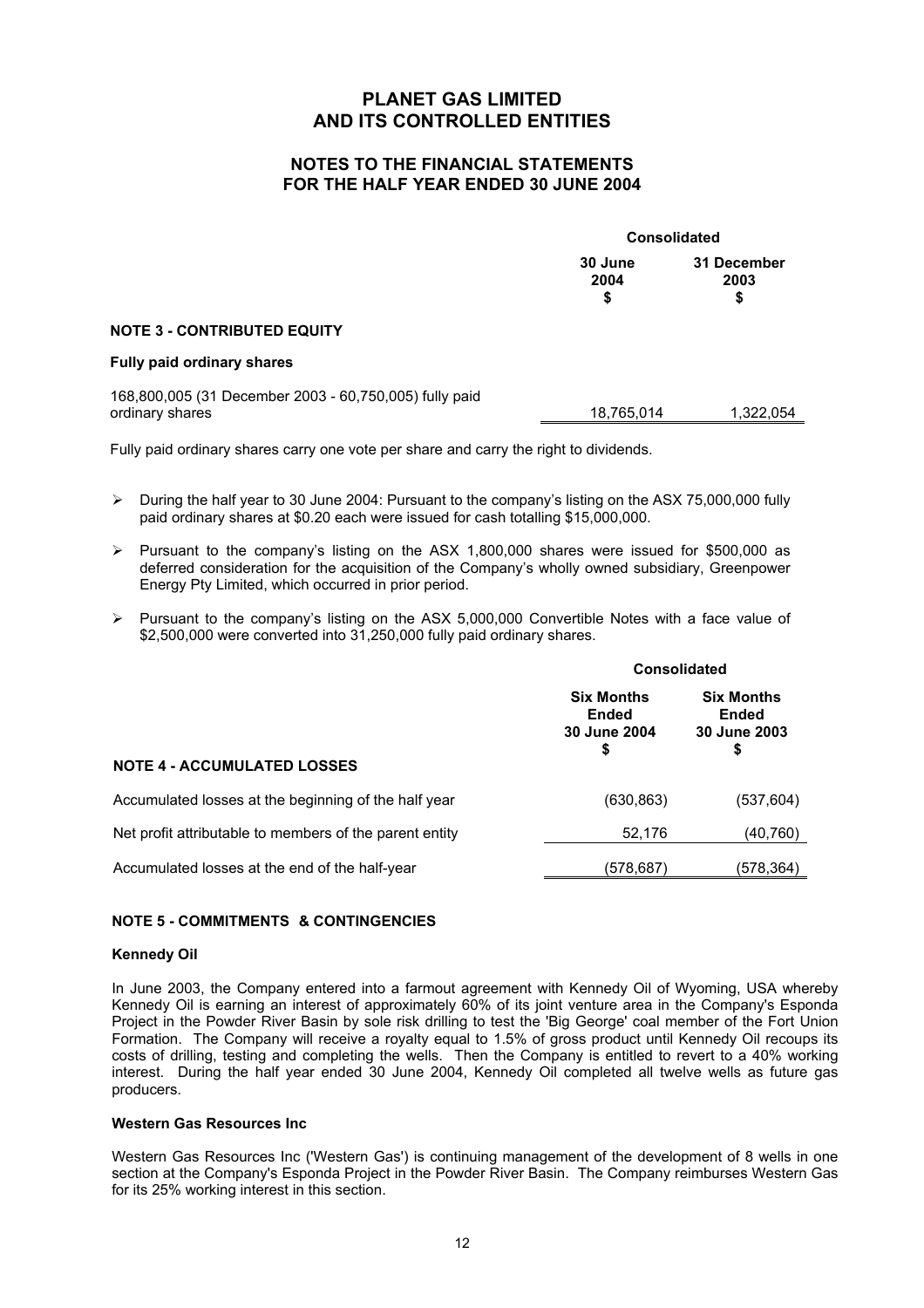#### **NOTES TO THE FINANCIAL STATEMENTS FOR THE HALF YEAR ENDED 30 JUNE 2004**

#### **NOTE 6 - FINANCIAL REPORTING BY SEGMENTS**

The consolidated entity operates wholly within the mining industry in Australia and the United States of America, with the major product being coal bed methane. Operations to date have been primarily exploration and evaluation, which have been capitalised to the Statement of Financial Position. Accordingly, the revenues and expenditures of the consolidated entity to date have not been allocated to a geographical segment.

#### **NOTE 7 - CONTROLLED ENTITIES**

#### **Parent Entity**

Planet Gas Limited, now a listed public company, is incorporated in Australia.

#### **Wholly Owned Controlled Entities**

Davidson Prospecting Pty Limited, incorporated in Australia. Greenpower Energy Pty Limited, incorporated in Australia. Sawells Pty Limited, incorporated in Australia. Pauper's Dream Company, incorporated in the United States of America.

During the half year ended 30 June 2004, the Company incorporated, Sawells Pty Limited, with an initial investment of \$100.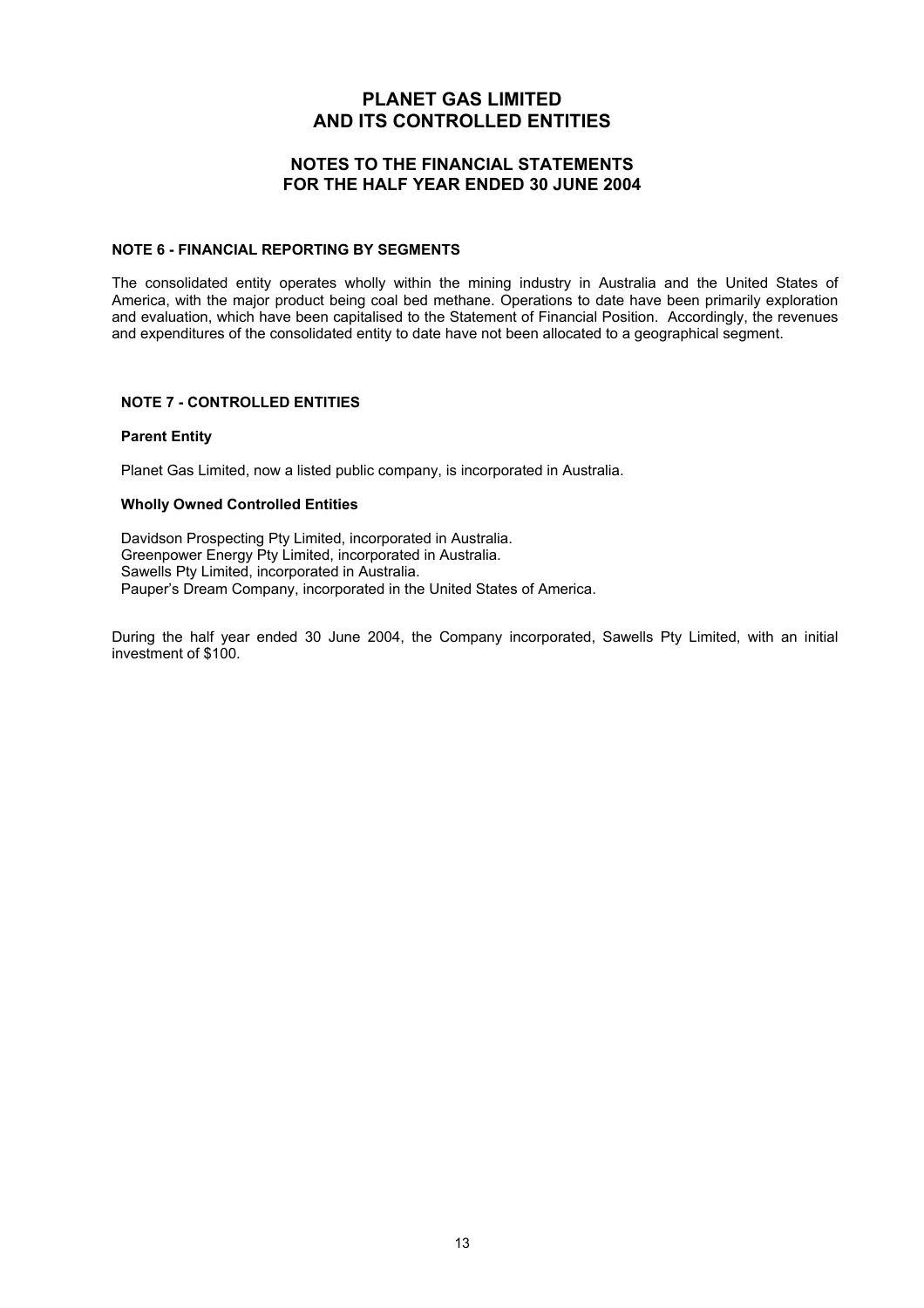## **DIRECTORS' DECLARATION**

In the opinion of the Directors of Planet Gas Limited:

- (a) the attached financial statements and notes thereto:
	- (i) give a true and fair view of the financial position of the consolidated entity as at 30 June 2004 and of its performance for the period ended on that date;
	- (ii) comply with Australian Accounting Standards in Australia; and
	- (iii) are in accordance with the Corporations Act 2001
- (b) there are reasonable grounds to believe that the company will be able to pay its debts as and when they become due and payable.

Signed at Sydney this 27th day of August 2004 in accordance with a resolution of the Board of Directors.

Norman A. Seckold **Peter J. Nightingale**<br> **Director Director** 

**Director Director**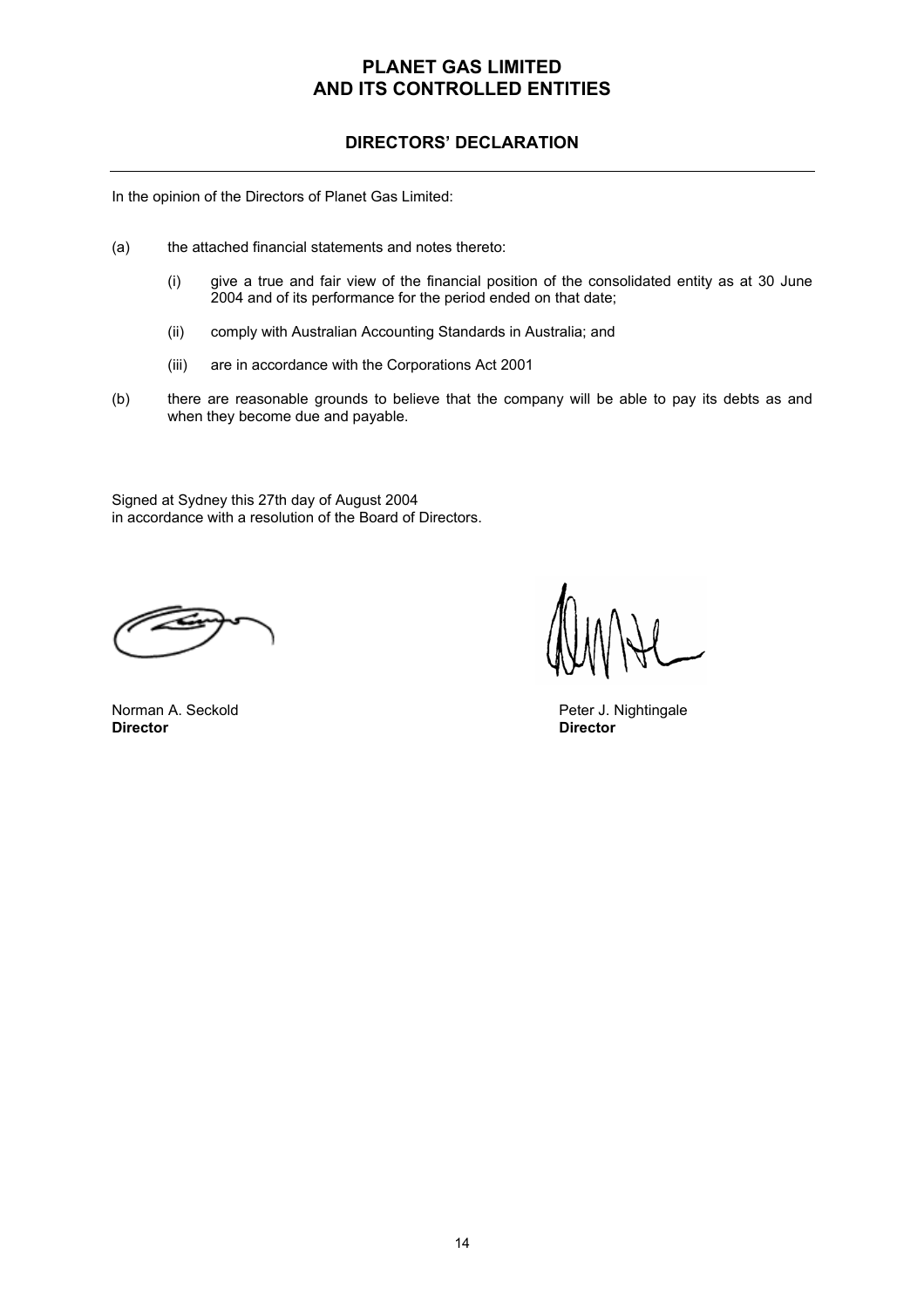# **Deloitte.**

Deloitte Touche Tohmatsu A.B.N. 74 490 121 060

Grosvenor Place 225 George Street Sydney NSW 2000 PO Box N250 Grosvenor Place Sydney NSW 1220 Australia

DX 10307SSE Tel: +61 (0) 2 9322 7000 Fax: +61 (0) 2 9322 7001 www.deloitte.com.au

## **INDEPENDENT REVIEW REPORT TO THE MEMBERS** OF PLANET GAS LIMITED

#### **Scope**

We have reviewed the financial report of Planet Gas Limited for the half year ended 30 June 2004 as set out on pages 8 to 14. The financial report includes the consolidated financial statements of the consolidated entity comprising the company and the entities it controlled at the end of the half-year or from time to time during the half-year. The company's directors are responsible for the financial report. We have conducted an independent review of the financial report in order to state whether, on the basis of the procedures described, anything has come to our attention that would indicate that the financial report is not presented fairly in accordance with Accounting Standard AASB 1029 'Interim Financial Reporting' and other mandatory professional reporting requirements in Australia, so as to present a view which is consistent with our understanding of the consolidated entity's financial position, and performance as represented by the results of its operations and its cash flows. and in order for the disclosing entity to lodge the financial report with the Australian Securities and Investments Commission.

Our review has been conducted in accordance with Australian Auditing Standards applicable to review engagements. A review is limited primarily to inquiries of the entity's personnel and analytical procedures applied to the financial data. These procedures do not provide all the evidence that would be required in an audit, thus the level of assurance provided is less than given in an audit. We have not performed an audit and, accordingly, we do not express an audit opinion.

#### **Statement**

Based on our review, which is not an audit, we have not become aware of any matter that makes us believe that the half-year financial report of Planet Gas Limited is not in accordance with:

- a) the Corporations Act 2001, including:
	- giving a true and fair view of the consolidated entity's financial position as at 30 June 2004 and i. of its performance for the half-year ended on that date; and
	- complying with Accounting Standard AASB 1029 'Interim Financial Reporting' and the ij. Corporations Regulations 2001; and
- b) other mandatory professional reporting requirements in Australia.

Devente sance caratta.

DELOITTE TOUCHE TOHMATSU

maridan.

J H W Riddell Partner **Chartered Accountants** 

Sydney, 27 August 2004

The liability of Defoitte Touche Tohmatsu is limited by, and to the extent of, the Accountants Scheme under the Professional Standards Act 1994 (NSW). Member of **Deloitte Touche Tohmatsu**